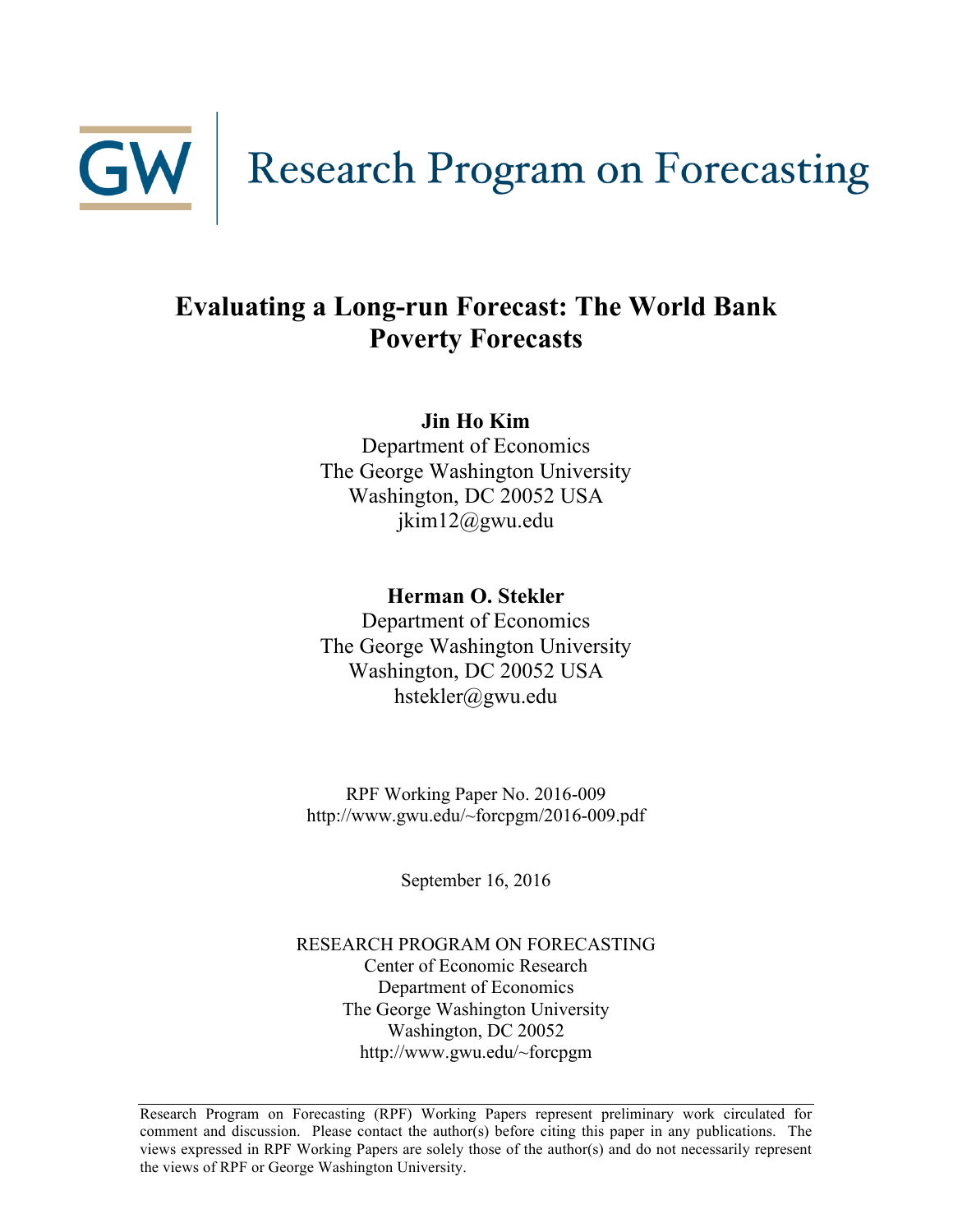# Evaluating a Long-run Forecast: The World

# Bank Poverty Forecasts

Jin Ho Kim and Herman Stekler

George Washington University

### **Abstract**

This paper examines an issue in long-run forecasting, evaluating a forecast for which the actual data are not yet available. In this case, we analyze the World Bank's forecasts of the poverty headcount made in 2002, but the actual data for the terminal date will not be available for some time. The methodology requires one to infer a forecast for an intermediate date for which the data are available. We show that the long-rum projections were extremely accurate because they are consistent with the trends that are observed in the latest available data.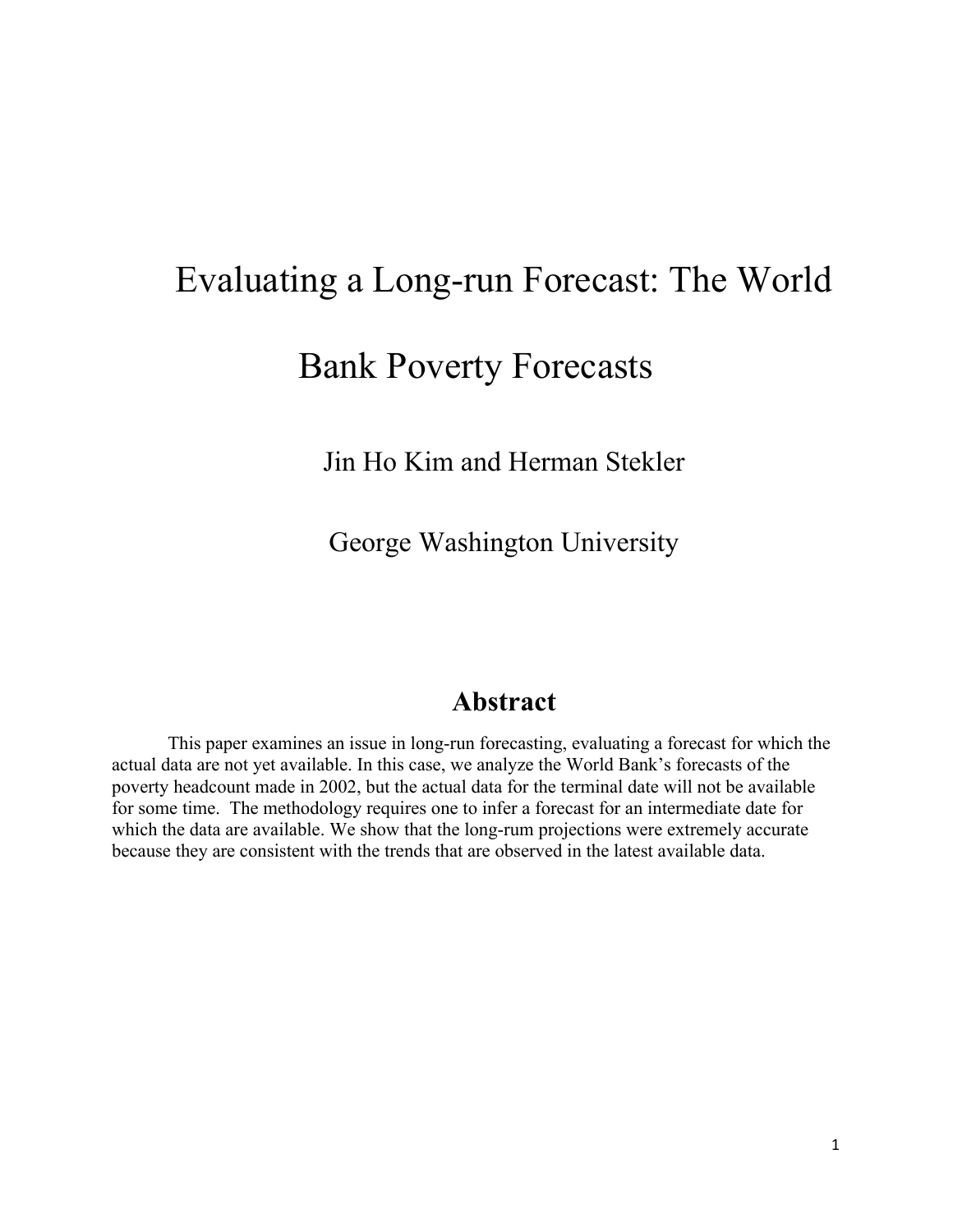#### An Evaluation of World Bank Poverty Forecasts

This paper examines an issue in long-run forecasting: How to evaluate a projection made for a distant date that has not yet occurred. For example, climate forecasts are made for decades in the future; similarly, projections of the Social Security Trust Fund are made 75 years in advance; there are estimates of the number of people living in poverty 10 or more years in the future, etc. These outcomes won't be known for many years in the future, but, at some point in time, we would like to determine whether these projections are on a trajectory to reach their predicted values. This paper presents a method for making this determination.

While this approach can be used to evaluate any long- term projections, we examine the World Bank's targets (goals) for the level of poverty for 2015. Starting in 1990, these projections have been made every year, but the *actual* aggregated poverty headcount numbers were only available in 2002, 2005 and 2008. We, therefore, examine the projections that were made in those years. The 2015 poverty headcount estimates will not be available until 2017 or 2018. Nevertheless, the actual data for intervening years can be used to determine whether the projections in those years were feasible achievable goals.

The conventional techniques that are used to evaluate macroeconomic forecasts are not applicable in this analysis for a number of reasons. First, as we have already indicated, the poverty estimates for 2015 are not yet available and won't be available for some time . Consequently, we must use the currently available *intermediate year estimates* of actual poverty head counts in a procedure that determines whether these long-run projections are on a path that can reach the target levels. Second, the estimates of the levels of poverty that existed at the time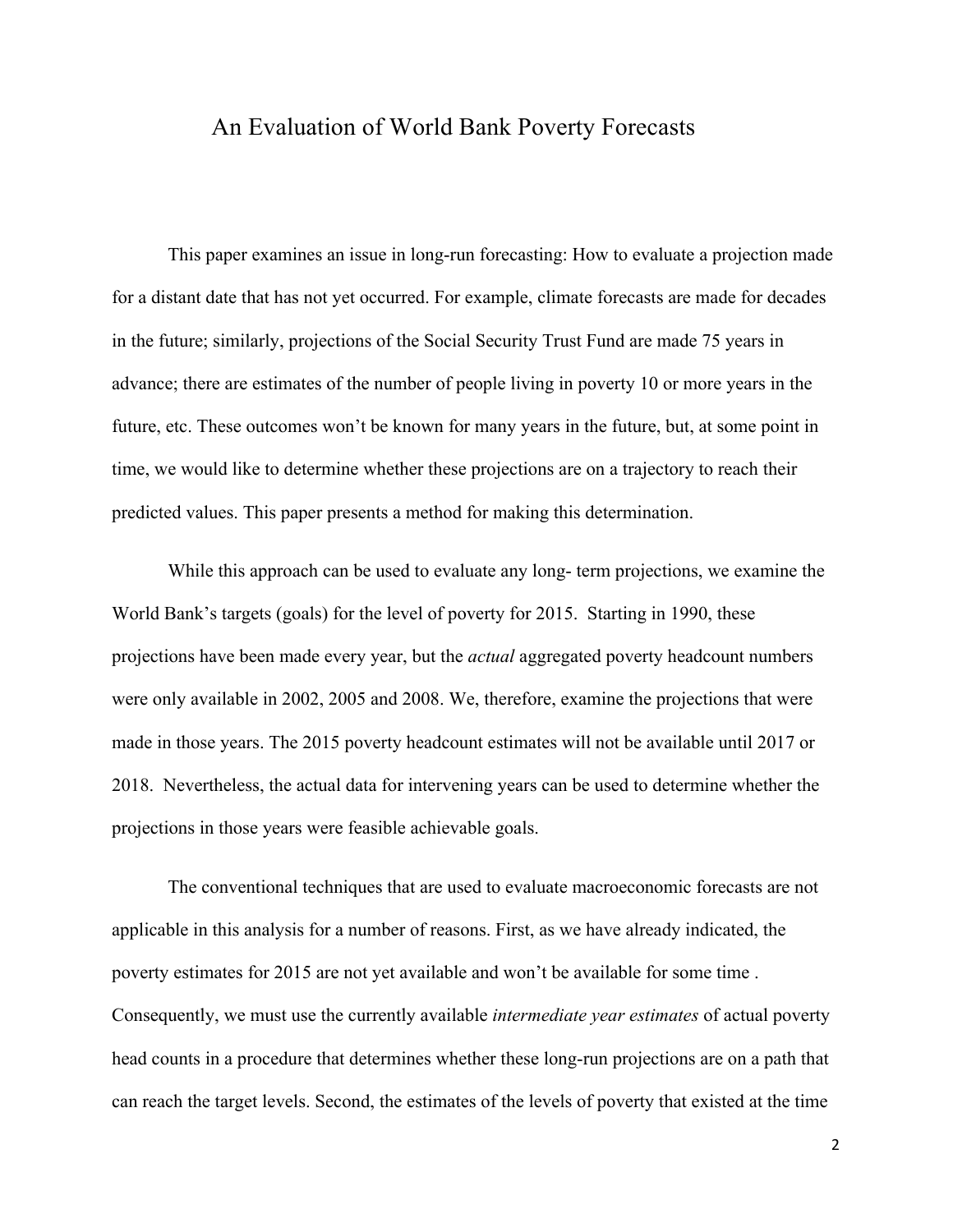when the forecasts were prepared do not coincide with the current estimates of the poverty levels that prevailed in those base years. We must, therefore, adjust the forecasts of the number of people living in poverty to take into account the revisions in the base year estimates that were made after the forecast was issued. In other words, the vintage of the data that are used does matter and we must take this into account.

The next section discusses the issues involved in poverty forecasting. This is followed by a discussion of the methodology used to evaluate these forecasts. The data, the results and the conclusions constitute the final sections.

### 1. Long-run poverty forecasting

Long-run poverty forecasts are subject to all of the issues that plague all long-run projections. It is necessary to construct scenarios based on assumptions and there are revisions in the data that require evaluations to be based on growth rates rather than on the magnitude of the errors. Poverty forecasts have an additional problem. Customarily, when the forecasts and the actual values of a variable are compared, there is no dispute about what constitutes the observed number. However, the definition of poverty has changed over time and the data that were used when the forecasts were made cannot be directly compared with the currently estimated number of people living in poverty.

The generally accepted definition of poverty is that the poor are those individuals whose income is equal or less than a threshold called the poverty line. We are evaluating the Bank's forecasts that were based on a threshold of \$1 / day using 1993 Purchasing Power Parities (PPP).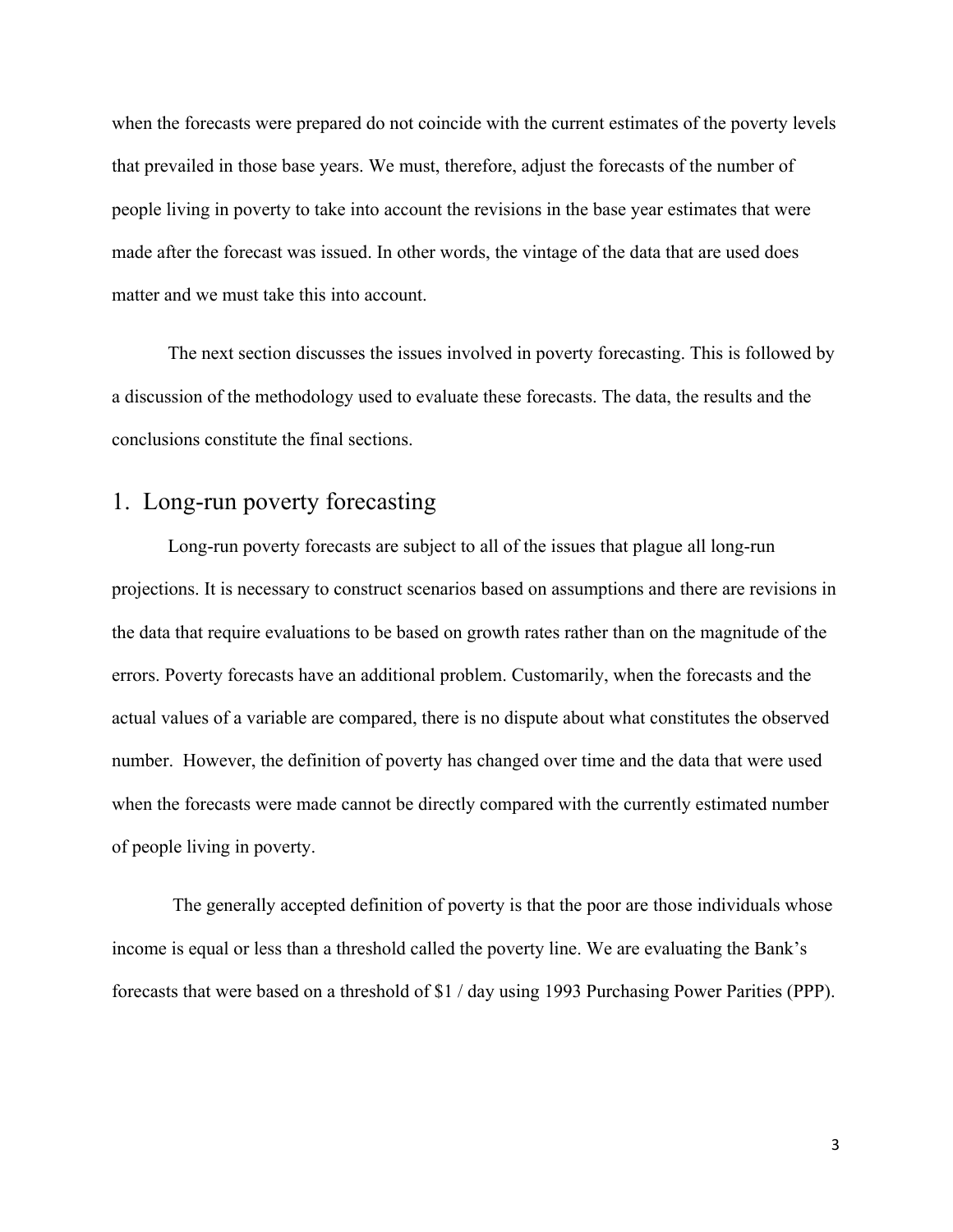However, the actual estimates which are now available in PovcalNet<sup>1</sup> for 2011 use a \$1.25 threshold and 2005 PPP<sup>2</sup> Consequently, it is not possible to use the **level** of the headcount estimates as the actual values and the forecasts referring to the same years are not comparable. (See Chen and Ravallion, 2009).<sup>3</sup> This problem is illustrated in Table 1 which presents two vintages of the estimates of the poverty level that existed in 1999. One is the real-time estimate made in 2002 and the other is from the 2016 vintage. We, therefore, ask how well the **changes** in poverty that actually occurred were predicted. Consequently, our analysis will be based on growth rates or percent changes.<sup>4</sup>

#### 2. Poverty Forecast Evaluation Methodology

#### 2.1 Inferring a Forecast

!!!!!!!!!!!!!!!!!!!!!!!!!!!!!!!!!!!!!!!!!!!!!!!!!!!!!!!!!!!!

The poverty forecasts that are being evaluated are the headcount numbers for 2015. We use the latest available data (for 2011 with 2005 PPP) as the actual numbers to determine whether the projections that were made for 2015 are achievable. To be achievable the 2011 values of the headcounts should be on the trajectory of that variable between the date of the forecast and  $2015$ .<sup>5</sup> This means that the actual and forecast changes should be similar. Because none of the projections provide estimates of the poverty headcount for the intervening years between the dates of the forecast and 2015, our methodology must thus *infer* a value of that variable for 2011.

 $1$  PovcalNet is an interactive tool located at the World Bank. It allows everyone to calculate the level of poverty using Bank Methodology.

 $2$  Forecasts made after 2010, that we are not evaluating, use 2005 PPP and the \$1.25 poverty line.

 $3$  Using the 2005 PPP and the \$1.25 poverty line rather than the old \$1 poverty line with 1993 PPP increased the estimate of the number of people living in poverty.

 $4$  We assume that the rates of change using the two sets of poverty estimates are comparable.

 $<sup>5</sup>$  With a different stating date, the trajectories would differ because the poverty headcount estimates at the</sup> starting dates differ.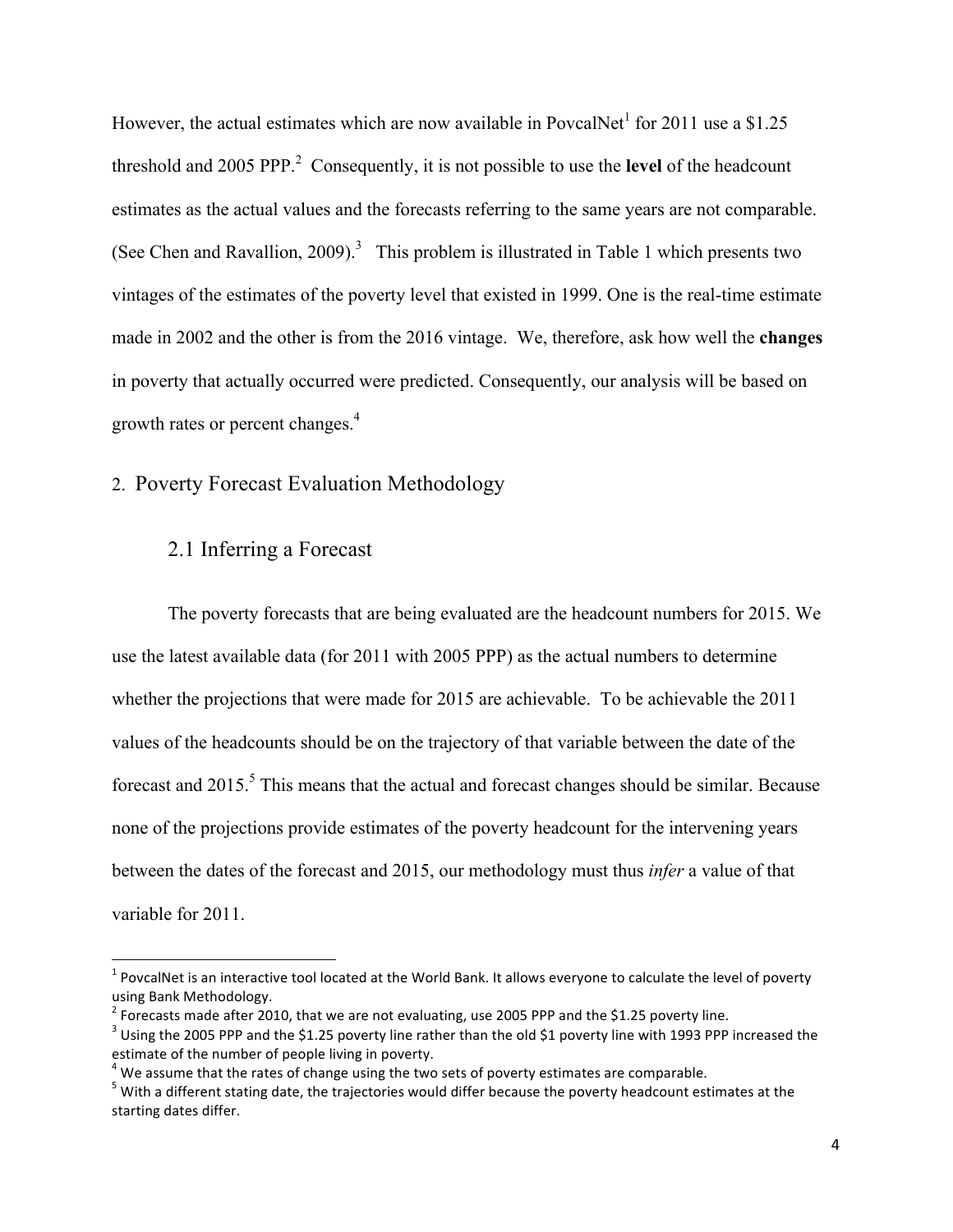This inferred forecast should be on the trajectory from the date when the forecast was made and 2015. We, therefore, assume that the annual change in the poverty head count that was forecast between the starting date and 2011 was identical to the annual forecast change to the target date, 2015. The inferred forecast *change* can then be compared with the actual *change* that occurred between the starting date and 2011. The actual change can be calculated from the data in PovcalNet. The forecast error is the difference between the actual and forecast rates of change.

#### 2.2. Procedures for Inferring Forecasts

!!!!!!!!!!!!!!!!!!!!!!!!!!!!!!!!!!!!!!!!!!!!!!!!!!!!!!!!!!!!

Regardless when the Bank made its projections for 2015, it showed only two points-the poverty estimate at the time when the forecast was made and the value for 2015. It did not make any projections for intermediate years over the forecast horizon.<sup>6</sup> In order to obtain a "forecast" for 2011, we must assume the methodology that was used to generate the 2015 number and then back out the 2011 number.

One possible procedure for inferring intermediate "forecasts" is to assume that the projection is based on a long-term growth rate and a constant elasticity of poverty reduction with respect to the inequality-adjusted income growth. Specifically, the constant elasticity of poverty reduction, P, can be estimated from (Equations 1 and 2). (See Ravallion, 2007).

$$
P = AY^{-\beta(1-I)} \quad (5)
$$

where *I* represents the Gini coefficient, and *Y* represents income growth. Taking logs yields

<sup>&</sup>lt;sup>6</sup> Even though we do not know the specific details of the methodology the World Bank used to generate poverty forecast for 2015 each year, we know that there are two major components in the forecasts: long-term growth scenarios and an assumption about distribution, such as a constant elasticity of headcount poverty reduction relative to the growth rate.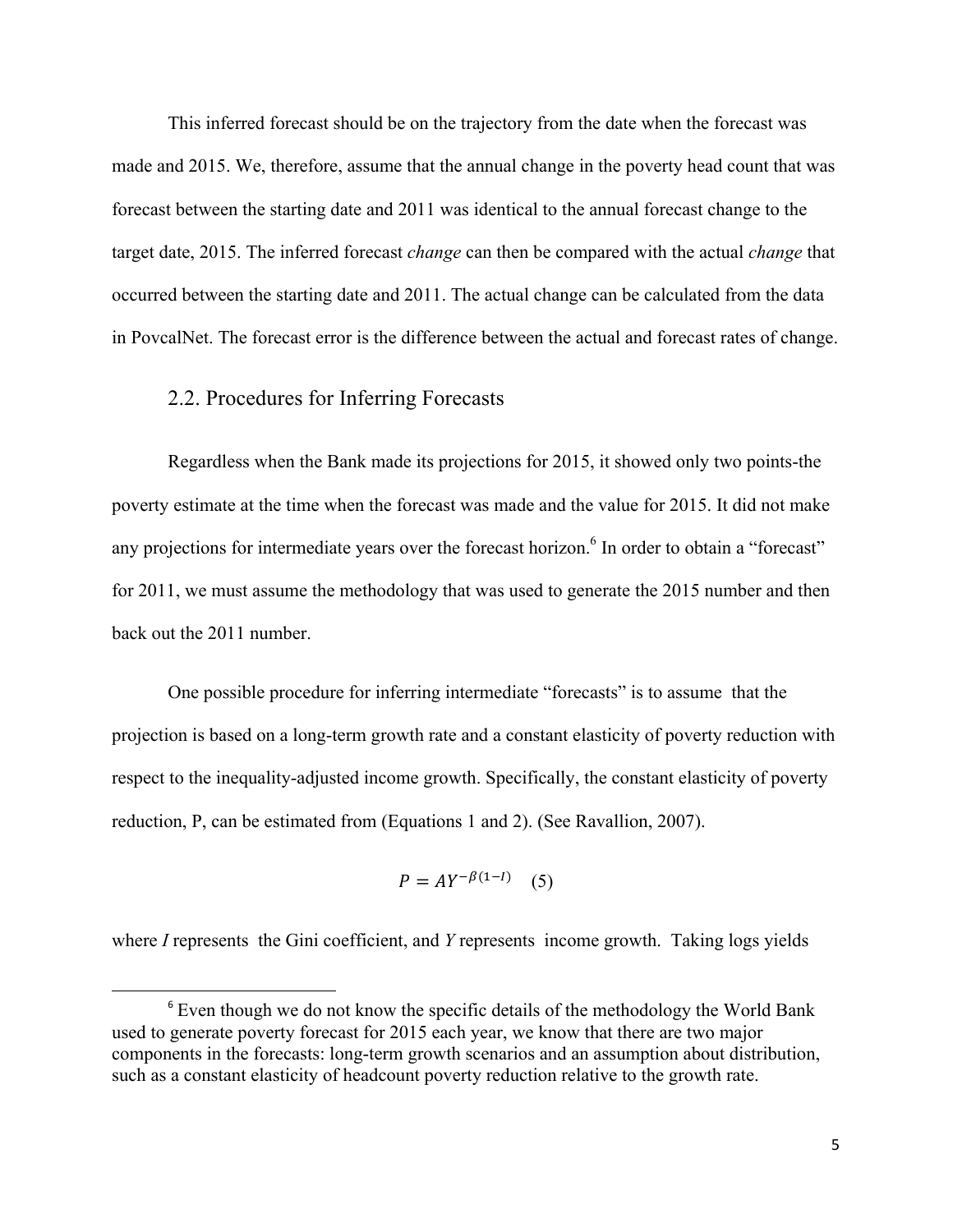$$
lnP = lnA - \beta(1 - I)lnY \quad (2)
$$

from which we estimate β and then can use the coefficient to forecast the poverty headcount for  $2011<sup>7</sup>$ 

We did not have the data to utilize this approach and instead adopted two simple procedures which served as approximations to the model and could have generated the poverty numbers for 2015. One was linear; the other was non-linear. The simplest procedure is to assume that the trajectory of poverty between the date of the forecast and 2015 is linear.

As an example, we use the World Bank forecast made in 2002. That forecast used the latest available (i.e. 1999) data to make a projected poverty headcount for 2015. Using a linear trend, it is possible to calculate the yearly change in the headcount from Equation 3:

$$
HC^{f2015} = HC^{e1999} - b^{e1999}t , \qquad (3)
$$

where  $b^{e1999}$  measures the predicted change per year of the poverty headcount between the initial year (1999) and forecast year (2015); and  $t = 16$  measures the number of years between 1999 and 2015. Consequently,  $b = (HC^{f2015} - HC^{e1999})$  /16. The changes between 2011 and 2005 (2008) using 2002 (2005) data would be calculated in a similar manner.

The second approach for inferring the forecast for 2011 is non-linear in nature. In this case, the headcount declines exponentially. Equation (4) was then used to derive the yearly percentage poverty headcount change between 1999 and 2015

!!!!!!!!!!!!!!!!!!!!!!!!!!!!!!!!!!!!!!!!!!!!!!!!!!!!!!!!!!!!

 $<sup>7</sup>$  The forecast made in 2002 used the headcount for 1999, which is denoted as, HC  $_{1999}$ , to calculate the forecasted</sup> poverty headcount for 2011,  $HC_{2011}^f$ . The percentage decline in the poverty headcount between 1999 for the forecast made in 2002,  $r_{2002}$ , is  $r_{2002} = \frac{HC_{2011}^f}{HC}$  $\frac{H_2}{H_1}$  = 1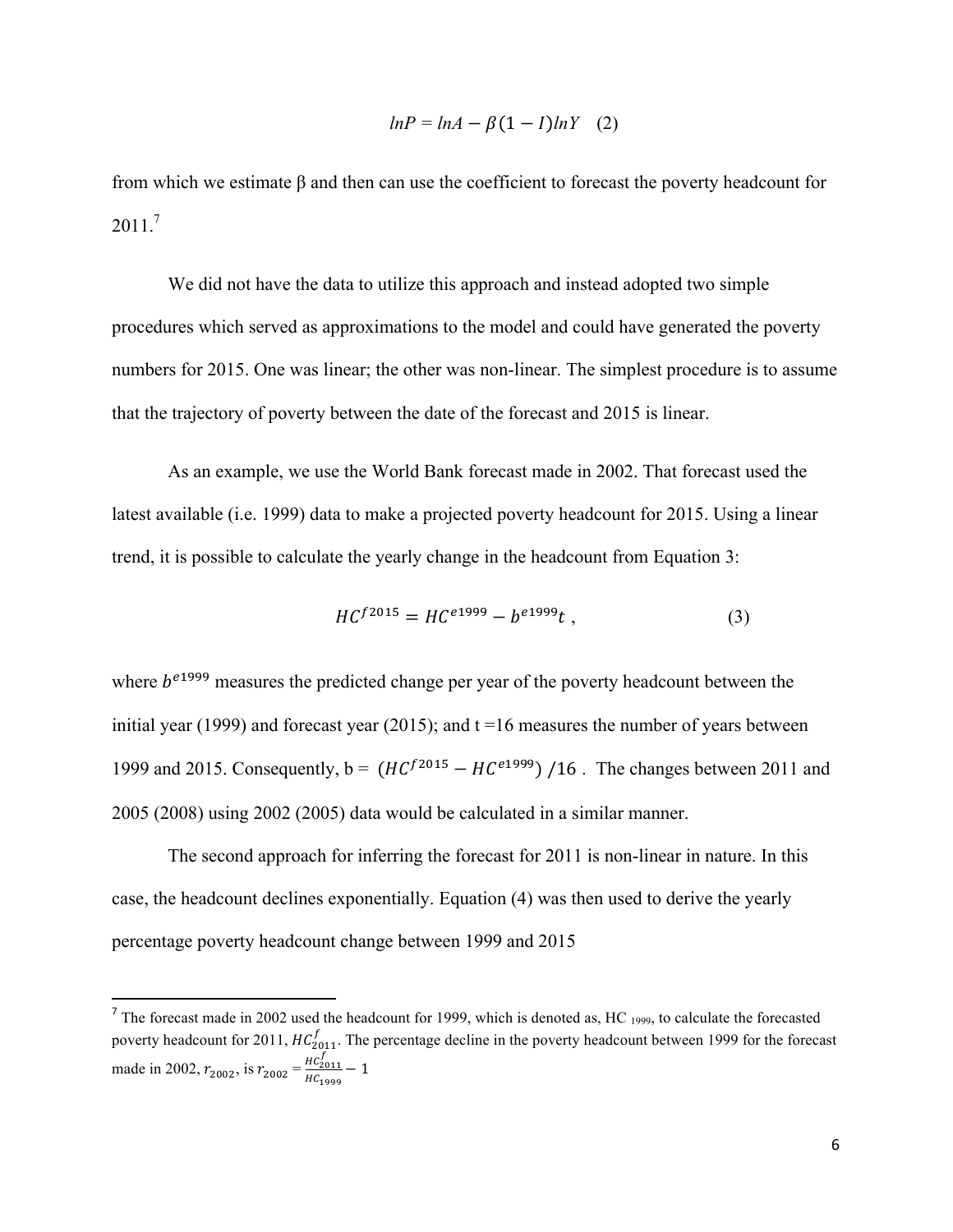$$
HC^{f2015} = HC^{e1999}(1 + r^{e1999})^{16}
$$
 (4)

The inferred forecast for 2011 would be,  $HC^{2011} = HC^{e1999}(1+r^{e1999})^{12}$ . The inferred forecasts for 2011 made in the other years would be calculated similarly.

3. Data

We evaluate the World Bank poverty headcount projections that were made for the year 2015. They were made in 2002, 2005, and 2008 based on the available data for 1999, 2002, and 2005, respectively. Each set of forecasts consists of headcount projections for six regions: Africa, East Asia and Pacific, Europe and Central Asia, Latin America and Caribbean, Middle East and North Africa, and South Asia. These projections were published in Global Economic Prospects. The actual data are for 2011, the last year for which data are available with the 2005 PPP version, and were obtained from PovcalNet.

#### 4. Results

As we have indicated, both the inferred forecasts and the actual estimates were the yearly changes in the headcount numbers. The projected and actual average yearly changes in the poverty headcount in each region are presented in Table 1. Figure 1 illustrates the actual and linear trends in the poverty headcount for each region. There are too few observations to undertake a formal quantitative evaluation, but we note that the inferred forecasts obtained from the non-linear method have the smaller errors. However, even the errors of the linear estimates are all less than 2/3 of the actual change observed between 1999 and 2011. Moreover, Figure 1 shows that, in most cases, the linear forecast and the actual changes show similar trends.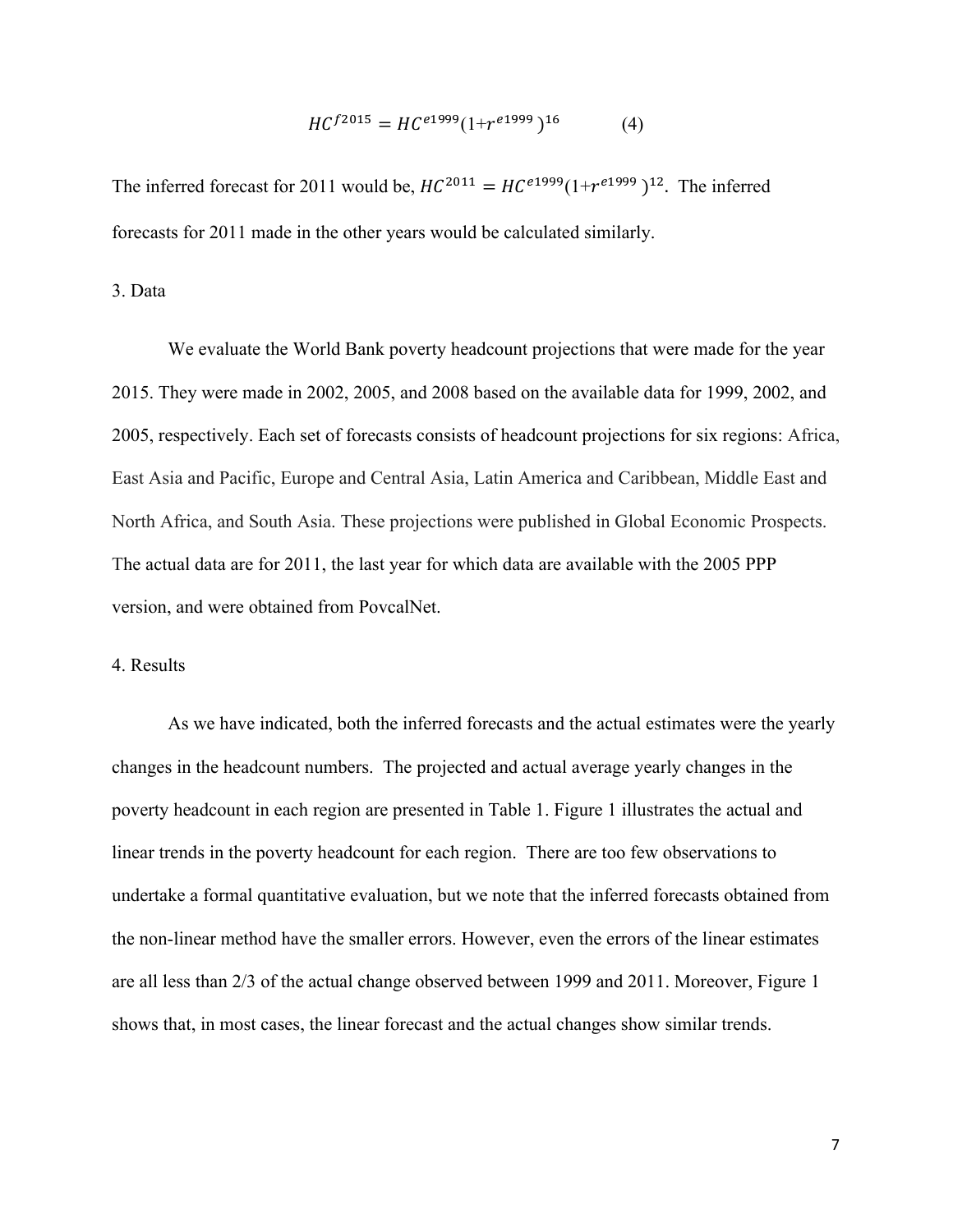These results indicate that the actual changes are on trajectories that are consistent with the actual forecasts for the distant date. This is a quite striking result given that these were inferred forecasts for 2011 made three to nine years in advance based on data that were even three years older. The main differences are in the East Asia and Pacific and the South Asia regions. The actual decline in the headcount in those regions is substantially greater than had been projected. This discrepancy can be attributed to the change in the headcount as reflected in the redefinitions and revisions of the 1999 data in those regions. (See Table 2). From the World Bank's perspective, it is doubtful whether a reduction in poverty which was greater than it had projected would be a cause for concern. *An overall qualitative evaluation indicates that these long-run poverty forecasts were extremely accurate.*

#### 5. Conclusions

This paper has made two contributions. First, we have developed a methodology that permits one to evaluate any long-run forecast before the actual data for the target date are available. The methodology generates an inferred forecast for an intermediate date and determines whether the forecast is on a trajectory that is consistent with the actual forecast for the distant date. The methodology was then applied to the World Banks' poverty projections. The results show that those projections for 2015 were consistent with the trends that have been observed in the latest data, which are only available through 2011.

#### References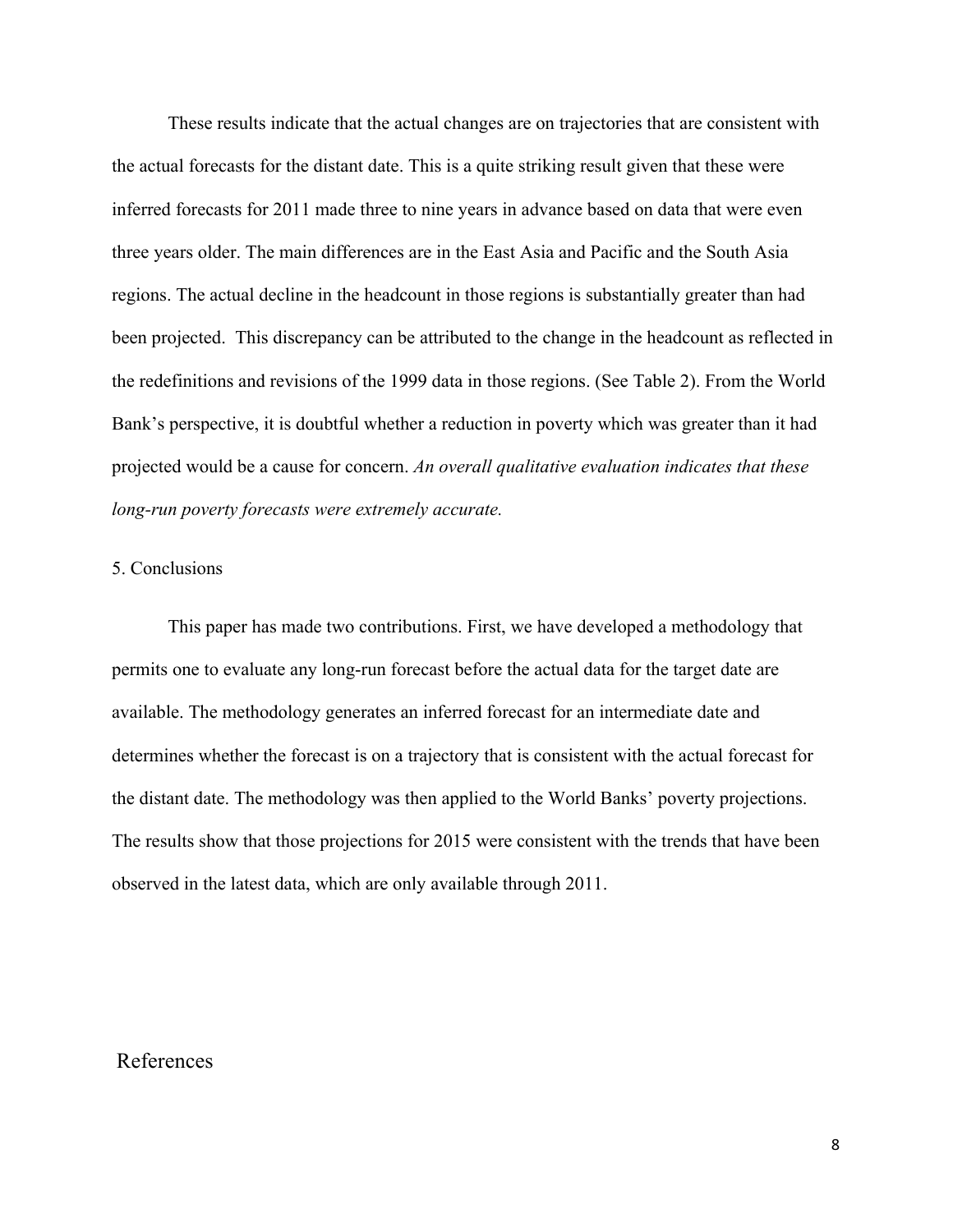Chen, Shaohua, and Ravallion, Martin, 2009. "Dollar a Day Revisited." World Bank Economic Review, World Bank Group, vol.23(2), pages 163-184

World Bank 2000, "Global Economic Prospects 2000", Washington, DC: World Bank

World Bank 2001, "Global Economic Prospects 2001", Washington, DC: World Bank

World Bank 2002, "Global Economic Prospects 2002: Making Trade Work for the World's Poor", Washington, DC: World Bank

World Bank 2003, "Global Economic Prospects 2003: Investing to Unlock Global Opportunities", Washington, DC: World Bank

World Bank 2004, "Global Economic Prospects 2004: Realizing the Development Promise of the Doha Agenda", Washington, DC: World Bank

World Bank 2005, "Global Economic Prospects 2005: Trade, Regionalism, and Development" , Washington, DC: World Bank

World Bank 2006, "Global Economic Prospects 2006: Economic Implications of Remittances and Migration", Washington, DC: World Bank

World Bank 2007, "Global Economic Prospects 2007: Managing the Next Wave of Globalization", Washington, DC: World Bank

World Bank 2008, "Global Economic Prospects 2008: Technological Diffusion in the Developing World", Washington, DC: World Bank

World Bank 2009, "Global Economic Prospects 2009: Commodities at the Crossroads", Washington, DC: World Bank

World Bank 2010, "Global Economic Prospects 2010: Crisis, Finance and Growth.", Washington, DC: World Bank

World Bank 2015, PovcalNet, available at: http://iresearch.worldbank.org/PovcalNet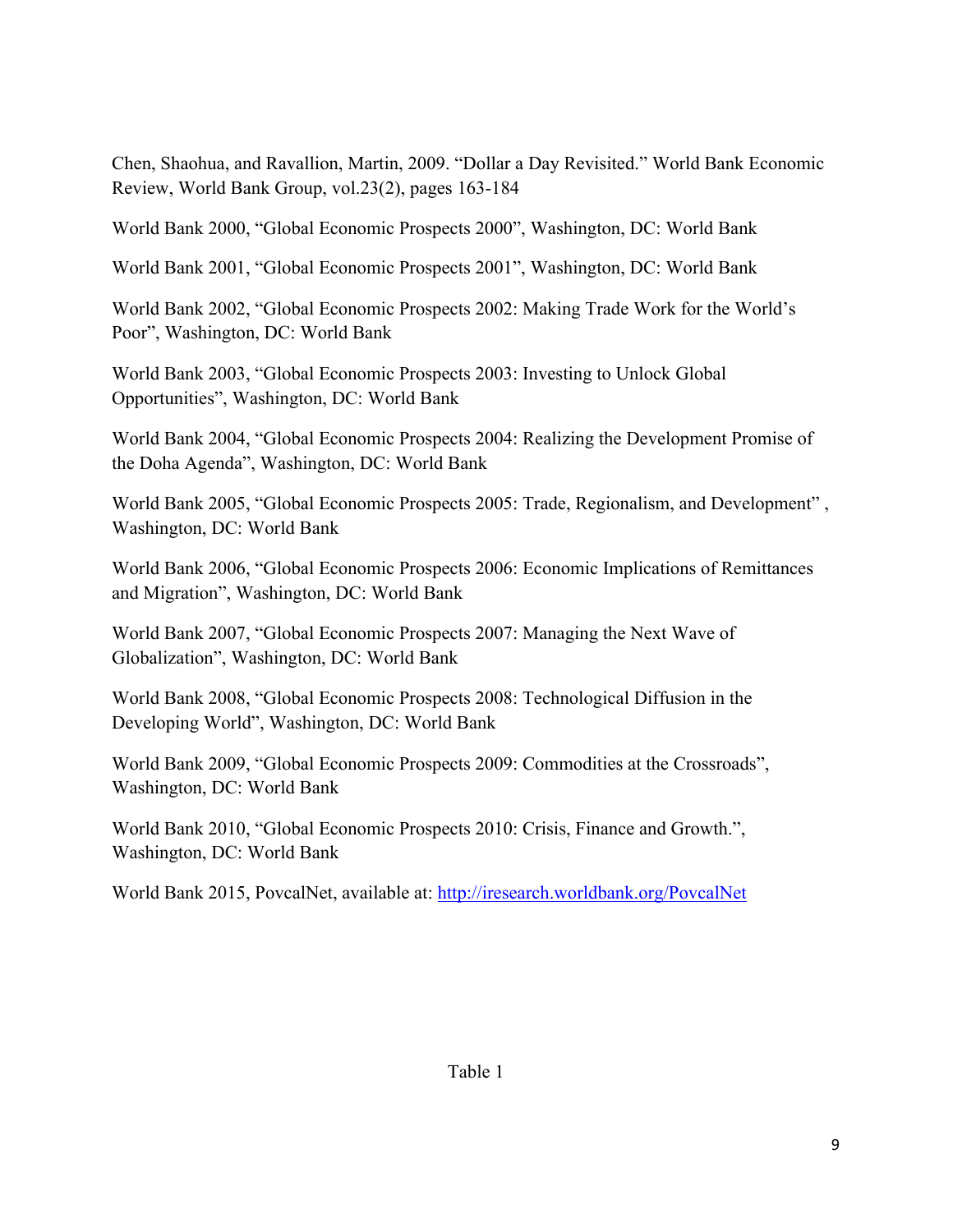|             | 2002    |         |            |         | 2005    |         |            |         | 2008    |         |            |        |
|-------------|---------|---------|------------|---------|---------|---------|------------|---------|---------|---------|------------|--------|
|             |         |         |            |         |         |         |            |         |         |         |            |        |
|             | Linear  |         | Non-Linear |         | Linear  |         | Non-Linear |         | Linear  |         | Non-Linear |        |
|             |         |         |            |         |         |         |            |         |         |         |            |        |
|             | Actual  | Predic  | Actual     | Predict | Actual  | Predict | Actual     | Predic  | Actual  | Predic  | Actual     | Predic |
|             |         | ted     |            | ed      |         | ed      |            | ted     |         | ted     |            | ted    |
| EAP         | $-41.7$ | $-12.4$ | $-8.5$     | $-7.5$  | $-39.7$ | $-15.4$ | $-12.2$    | $-18.9$ | $-26.8$ | $-19.7$ | $-10.9$    | $-9.2$ |
| <b>ECA</b>  | $-1.3$  | $-1.1$  | 12         | $-7.4$  | $-0.8$  | $-0.5$  | $-14.9$    | $-6.8$  | $-0.6$  | $-0.9$  | $-14.3$    | $-7.9$ |
| <b>LAC</b>  | $-2.3$  | $-0.6$  | $-4.3$     | $-1.2$  | $-2.9$  | $-1$    | $-7.2$     | $-2.8$  | $-2.1$  | $-1.5$  | $-6.1$     | $-4$   |
| <b>MENA</b> | $-0.6$  | 0.1     | $-5.1$     | 1.8     | $-0.6$  | $-0.2$  | $-7.2$     | $-3.8$  | $-0.6$  | $-0.5$  | $-7.6$     | $-5.9$ |
| <b>SA</b>   | $-18.2$ | $-14$   | $-2.7$     | $-3.8$  | $-26.5$ | $-15.8$ | $-5.1$     | $-4.8$  | $-32.8$ | $-20.7$ | $-6.5$     | $-4.2$ |
| <b>SSA</b>  | 2.5     | 5.6     | $-0.5$     | 1.6     | 1.7     | 2.5     | 0.4        | 0.8     | 2.8     | $-2.1$  | 0.7        | 0.6    |

Actual and Predicted Changes, Linear and Non-Linear Methods, 2002, 2005, and 2008

#### Table 2

Poverty Head Count for 1999, based on 2002 and 2016 Vintage Data

|             | 1999 Poverty Head Count<br>(2002 Vintage) | 1999 Poverty Head Count<br>(2016 Vintage) |
|-------------|-------------------------------------------|-------------------------------------------|
| <b>EAP</b>  | 279                                       | 661.3                                     |
| <b>ECA</b>  | 24                                        | 18.01                                     |
| <b>LAC</b>  | 57                                        | 55.49                                     |
| <b>MENA</b> | 6                                         | 13.04                                     |
| <b>SA</b>   | 36.6                                      | 44.96                                     |
| <b>SSA</b>  | 315                                       | 385.76                                    |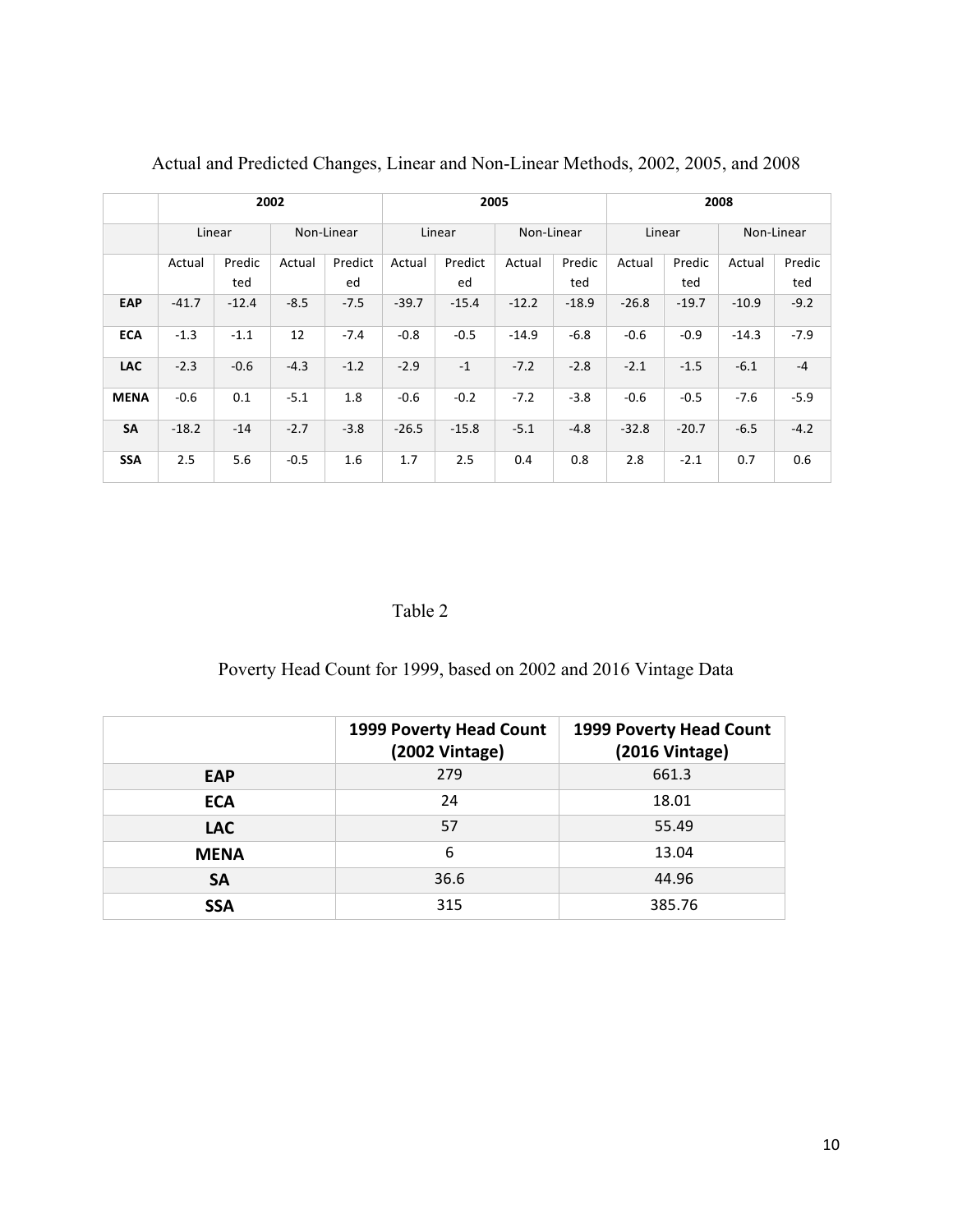

#### East Asia and Pacific

#### Europe and Central Asia



\$1/\$1.25 Poverty Headcount \$1/\$1.25 Poverty headcount ratio

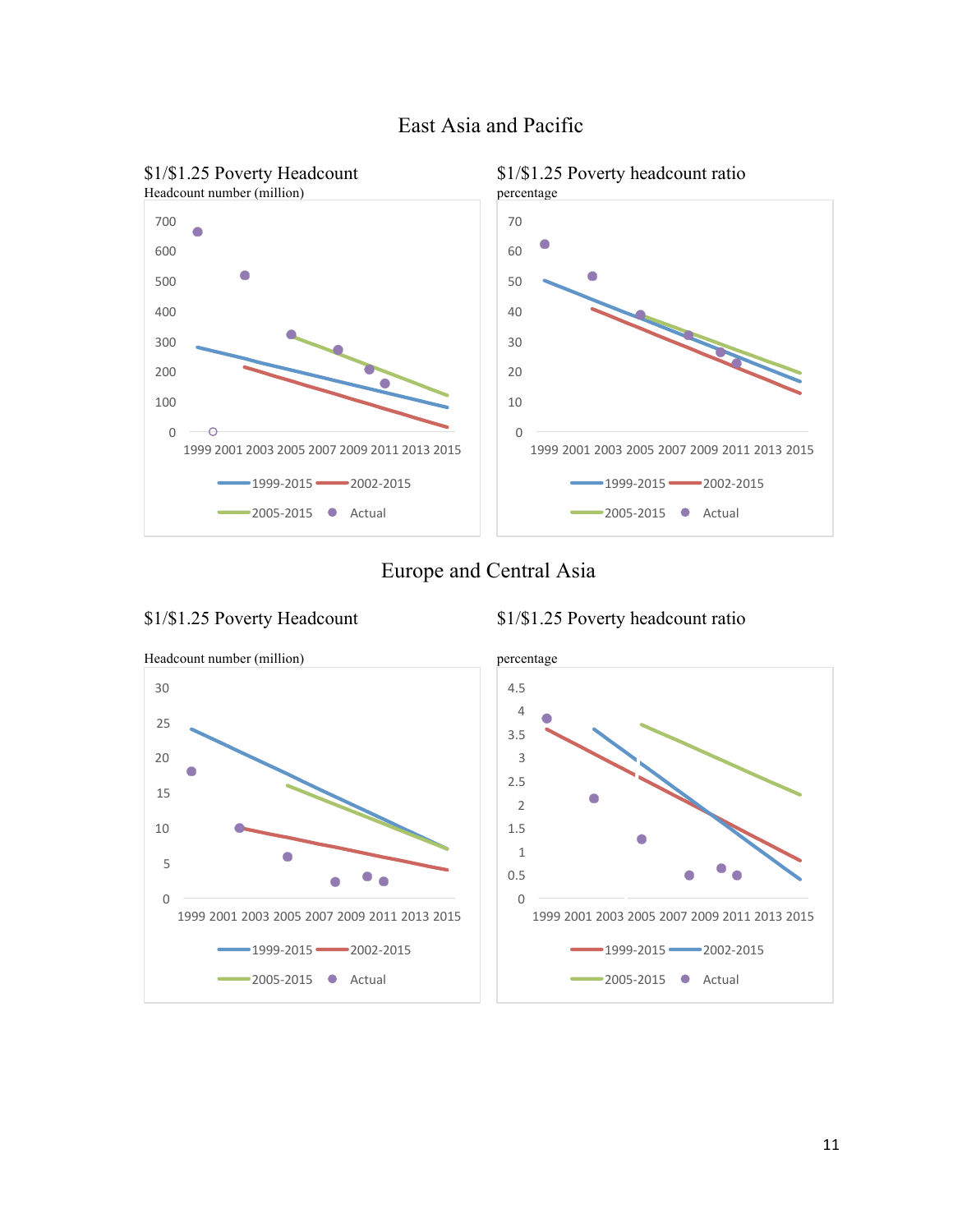

### Latin America and Caribbean

\$1/\$1.25 Poverty Headcount \$1/\$1.25 Poverty headcount ratio

#### Middle East and North America

#### \$1/\$1.25 Poverty Headcount \$1/\$1.25 Poverty headcount ratio